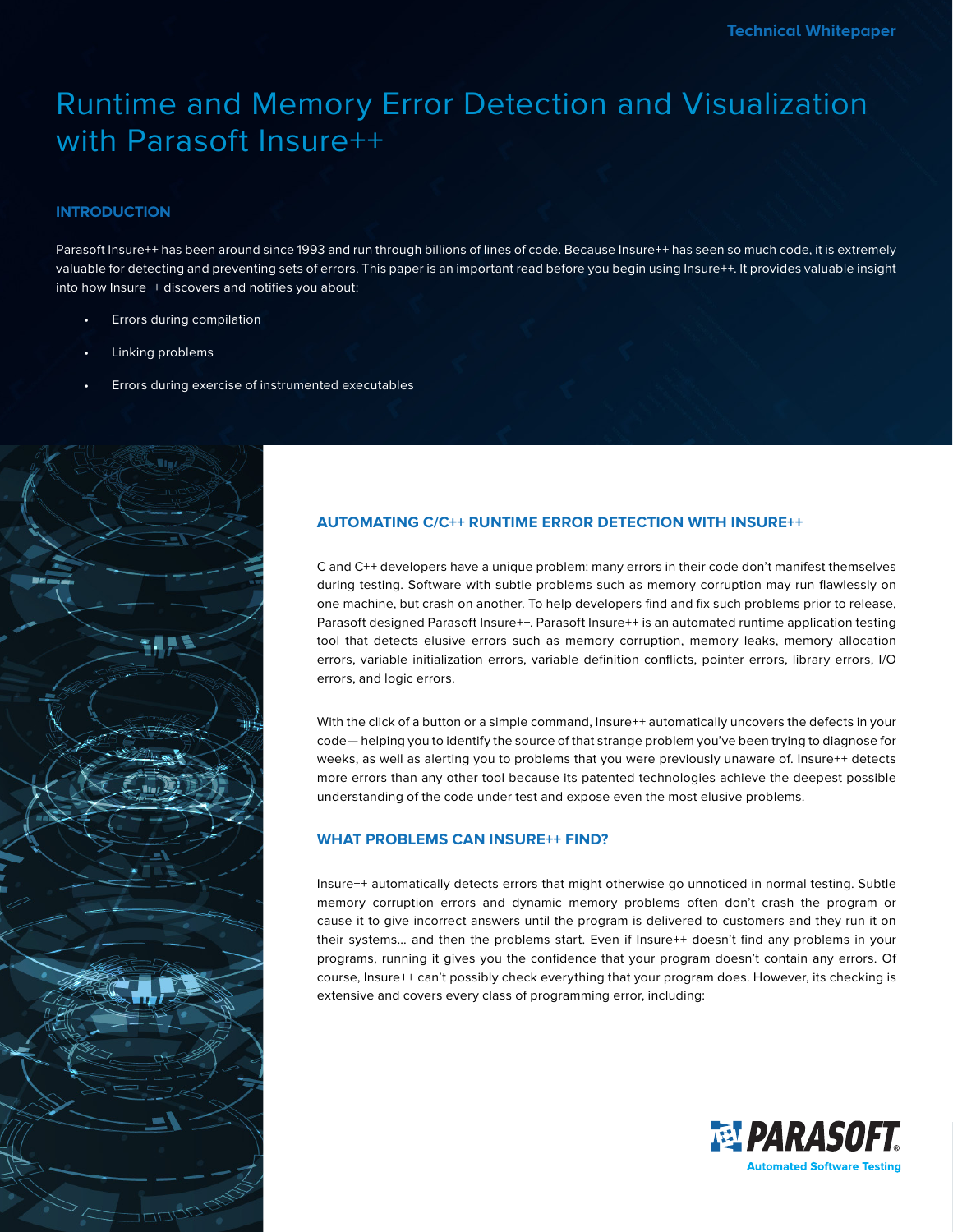- Memory corruption due to reading or writing beyond the valid areas of global, local, shared, and dynamically allocated objects.
- Operations on uninitialized, NULL, or "wild" pointers.
- Memory leaks.
- Errors allocating and freeing dynamic memory.
- String manipulation errors.
- Operations on pointers to unrelated data blocks.
- Invalid pointer operations.
- Incompatible variable declarations.
- Mismatched variable types in printf and scanf argument lists.

## **DISCOVERING MEMORY USAGE PROBLEMS**

Many modern algorithms make heavy use of dynamic memory, but few take any great precautions to ensure that they achieve the best possible use of the memory system. As a result, many applications can benefit from streamlining their memory usage or modifying the order of their allocation requests to reduce the fragmentation that takes place when memory is allocated and freed.

Many algorithms also contain subtle memory leaks in which the program consumes growing amounts of memory as it runs until the resources of the host are finally exhausted and the program crashes sometimes days or weeks after starting.

Parasoft Insure++ offers a graphical memory display/animation tool. It is designed to help developers avoid memory problems by displaying and animating the memory allocations performed by an application. By watching your program allocate and free dynamic memory blocks, you gain a better understanding of the memory usage patterns of your algorithms and also an idea of how to optimize their behavior. Parasoft Insure++ allows you to:

- Look for memory leaks.
- See how much memory your application uses in response to particular user events.
- Check on the overall memory usage of your application to see if it matches your expectations.
- Look for memory fragmentation to see if different allocation strategies might improve performance.
- Analyze memory usage by function, call stack, and block size.

#### **AVOIDING MEMORY PROBLEMS**

Parasoft Insure++ can help you detect and avoid more than just memory leaks. It can show you most common memory problems, including memory blowout, memory fragmentation, memory overuse, and memory bottlenecks.

#### **Memory Blowout**

Many programmers are not aware of the danger memory blowout poses for commercial and industrial applications. Memory blowout is very common because the operating system allocates pages of memory to the program and never releases them. Other programs running on this machine will then be starved for memory and crash.

During memory blowout, a program allocates a large chunk of memory for use and frees it after it is finished with the memory. At that moment, the freed memory can be reused by the program, but it is not released to the operating system. The reason for this is that when memory was allocated by the program, the operating system allocated all the needed memory pages. The operating system will not release the memory pages, even after they are freed by the program, until the program is exited. As a result, other programs running on the machine needing memory will ultimately crash.

Parasoft Insure++ can help you prevent memory blowouts. Figure 1 shows the Heap History report generated for a program showing memory blowout. This problem can be easily identified by the large size of the heap and the small amount of allocated memory. This shows up on the display as a low ratio of allocated memory to heap space. Without Parasoft Insure++, it would be difficult--if not impossible--for most developers to detect this impending catastrophe.



**Figure 1.** Memory Blowout

## **MEMORY FRAGMENTATION**

Most programs that use a lot of dynamic memory are at risk of memory fragmentation. Memory fragmentation can be caused by the overuse of memory, which slows down memory allocation. For example, when a program allocates and frees small and large memory blocks interchangeably, the programmer will expect the total amount of allocated memory to remain constant. However, memory allocation routines cannot fit blocks of memory in freed spaces that are the wrong size. This will lead the program to request new pages

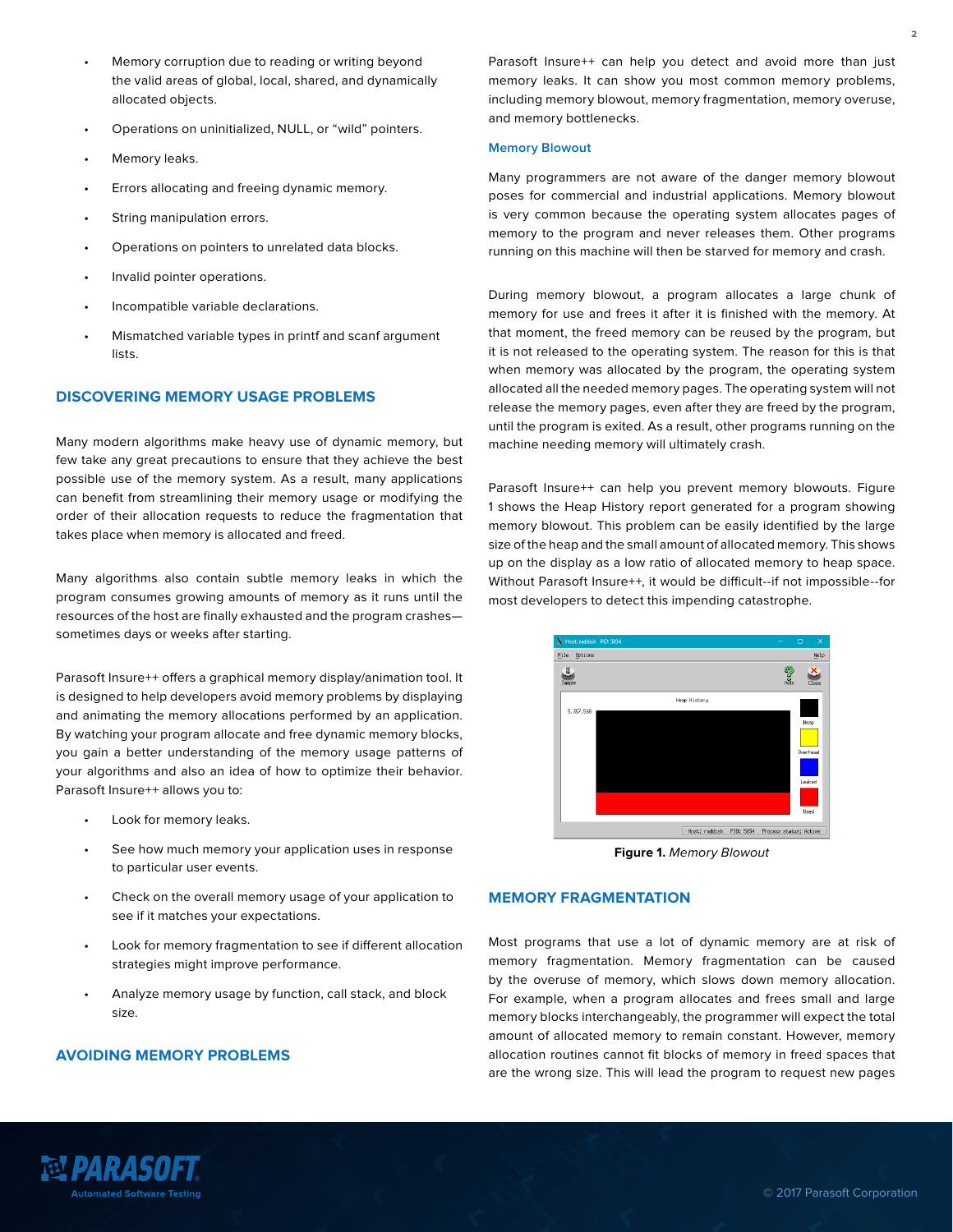for memory from the operating system. As a result, the program will consume more memory and ultimately run out of dynamic memory without leaking a single byte.

traces. If a stack trace shows the total amount of allocated memory growing, it likely contains the offending line of the source code (see Figure 4). At that moment, the programmer should analyze the code

Parasoft Insure++ Heap Layout report can help you monitor memory fragmentation (See Figure 2), which immediately presents the layout of dynamically allocated blocks and the free spaces in between them. By simply clicking on a block, the status of the block, its memory address, its size, and the stack trace where it was allocated are displayed.



**Figure 2.** Monitoring Fragmented Memory

## **MEMORY OVERUSE (HOGGING)**

Memory overuse or hogging occurs when memory is allocated by a program and never freed. Memory is not leaked during overuse, though, because pointers remain in the program—the memory can be freed, the program just doesn't free it. As a result, the program uses more and more memory until it runs out and crashes.

Memory overuse can be observed in the Heap History graph. If the amount of leaked memory is negligible and stays constant, or Insure++ does not report any leaks but the Heap History exhibits a stairway pattern (as in Figure 3), the program is hogging memory and



**Figure 3.** Memory Hogging

eventually will run out. In these cases, the programmer should use the Query report to look for totals of memory allocated for different stack

| Query Editor@raddish       |                                     | $\Box$<br>$\overline{\times}$ |
|----------------------------|-------------------------------------|-------------------------------|
|                            |                                     |                               |
| Query Nane:<br>Nonane      |                                     |                               |
| Block Id<br>Filter by      |                                     |                               |
| Ō<br>Lower Range:          | Upper Range:                        | b                             |
| Block Size                 |                                     |                               |
| ď<br>Lower Range:          | Upper Range:                        | 512                           |
| Stack Trace                | I Filter by I Sun by                |                               |
| I<br>Mask:                 |                                     |                               |
| <b>n</b> <sub>K</sub>      |                                     | Cancel                        |
|                            |                                     |                               |
| Memory Information@raddish |                                     | $\Box$<br>×                   |
|                            |                                     |                               |
|                            |                                     |                               |
| In blocks of size 1807     |                                     |                               |
|                            | 1 blocks of total size 1807 bytes.  |                               |
| In blocks of size 72704    |                                     |                               |
|                            | 1 blocks of total size 72704 bytes. |                               |
|                            |                                     |                               |
| BLOCK SUMMARY INFORMATION  |                                     |                               |
| Number of blocks:          | 309                                 |                               |
| Number of block groups:    | $\overline{7}$                      |                               |
| Total block size:          | 129268                              |                               |
| Min block size:            | 15                                  |                               |
| Max block size:            | 72704                               |                               |
| Avg block size:            | 418,34304                           |                               |
| a.                         |                                     | īΣ                            |

**Figure 4.** Analyzing Memory with Query

and verify that the program needs to allocate memory at that stage and needs to keep it. If it doesn't, this is an algorithmic problem and needs to be fixed.

#### **MEMORY BOTTLENECKS**

Bottlenecks occur when an operating system spends more time paging memory than running the program. Memory bottlenecks frequently arise when a program uses large amounts of dynamic memory or calls large amounts from different parts of the program. They are particularly problematic because a program may perform well in-house but stop dead in the field.

Paging can significantly slow down execution of the program and effectively prevent it from running. A program may perform in-house without having to page, but this can change when different conditions are introduced. A customer might have less memory or be crunching much more data than the program was tested with. As a result, the program uses a larger portion of memory and forces the operating system to page. The problem is compounded if the program accesses a lot of memory from different locations.

To avoid this problem, the program should be analyzed with respect to how much memory different parts of the program need and if that need is warranted. Parasoft Insure++ enables you to calculate how